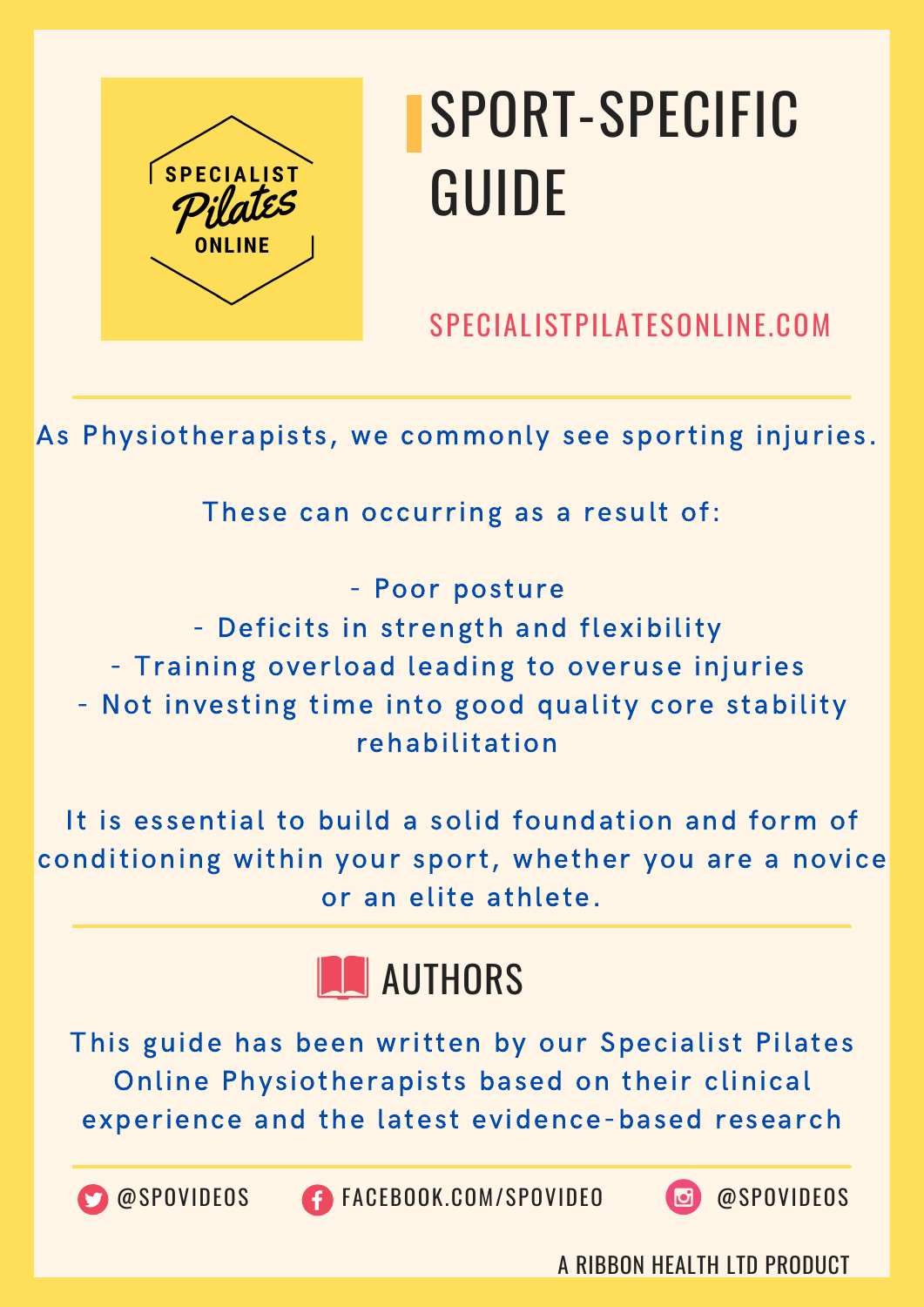

SPECIALISTPILATESONLINE.COM

#### TOP TIPS TO IMPROVE YOUR SPORT TRAINING HABITS:

THE POWER OF PILATES. Whether you chose to do our Specialist Pilates Online classes or attend a local class to you, working on your Posture is essential to improving your game!

CORE STABILITY. Our Specialist Pilates online videos for sports help you train your core muscles in your sporting specific positions and condition you in injury prone areas to help optimise your speed, power and co-ordination and reduce your injury risk.

IMPORTANCE OF PELVIC FLOOR MUSCLES. Help add stability to your body and improve your game, we have a range of exercises for you from beginner to advanced level to work that all important pelvic floor. This is vital for both men and women!



@SPOVIDEOS FACEBOOK.COM/SPOVIDEO @SPOVIDEOS

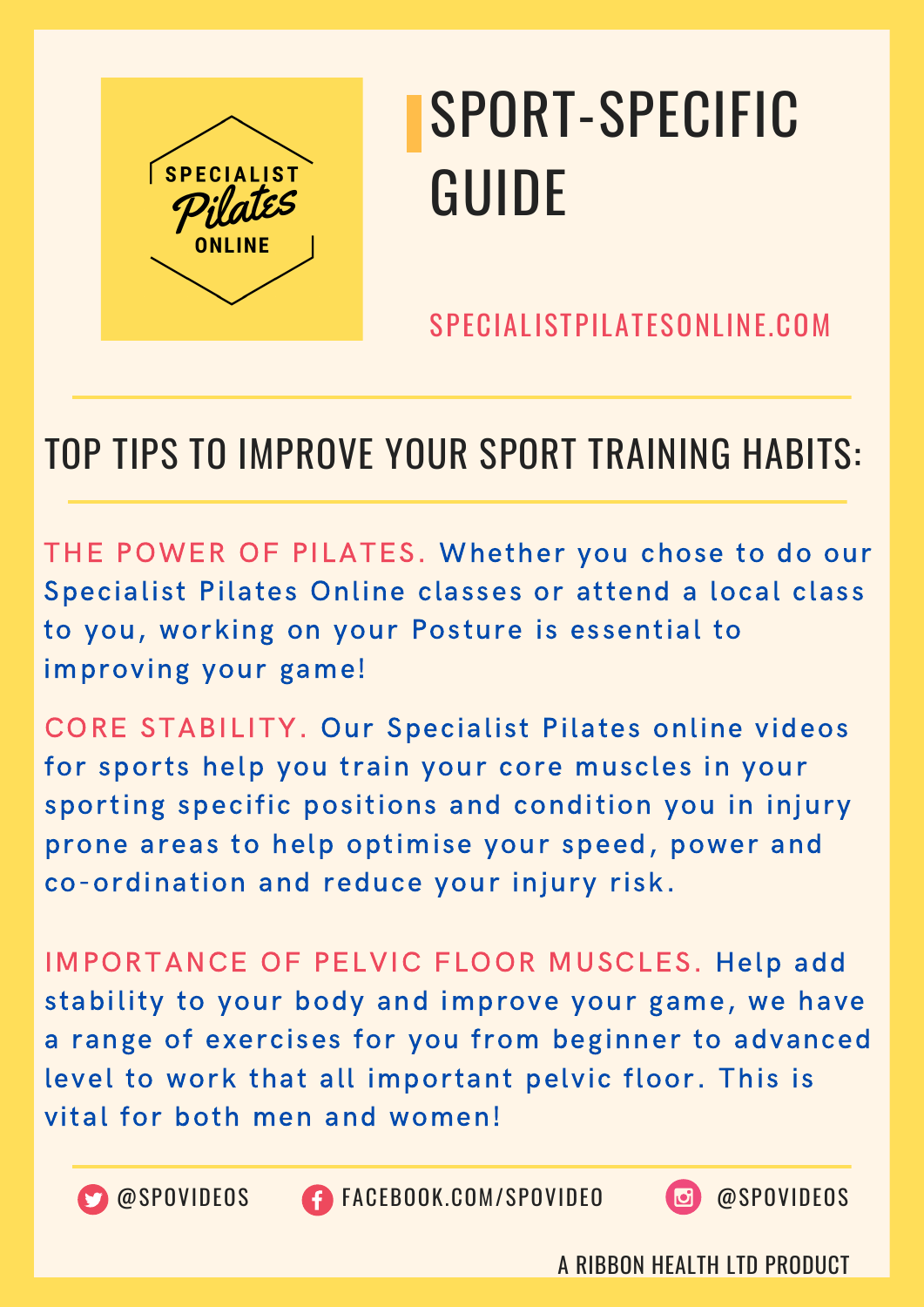

SPECIALISTPILATESONLINE.COM

#### TOP TIPS TO IMPROVE YOUR SPORT TRAINING HABITS:

STRETCH! Keeping the muscles in your body lengthened or stretched regularly means your muscles can accept any loading you put through it effectively and efficiently to provide you with optimum, explosive power output.

ADD VARIETY TO YOUR TRAINING REGIME. Never just do one thing! Variety is key! Work on a mixture of stability, posture, endurance, strength, speed, agility, flexibility, cardiovascular and balance!

CHALLENGE: Can you do 10 quick tuck jumps and land smoothly in the same spot without any joint pain? If when performing you feel any knee, hip, ankle or even back pain, you need to work on strengthening various areas in your body to address any deficits you have. You can learn more about this by training with our Specialist Pilates Online Physiotherapists in our Sport specific Pilates video.



@SPOVIDEOS FACEBOOK.COM/SPOVIDEO @SPOVIDEOS

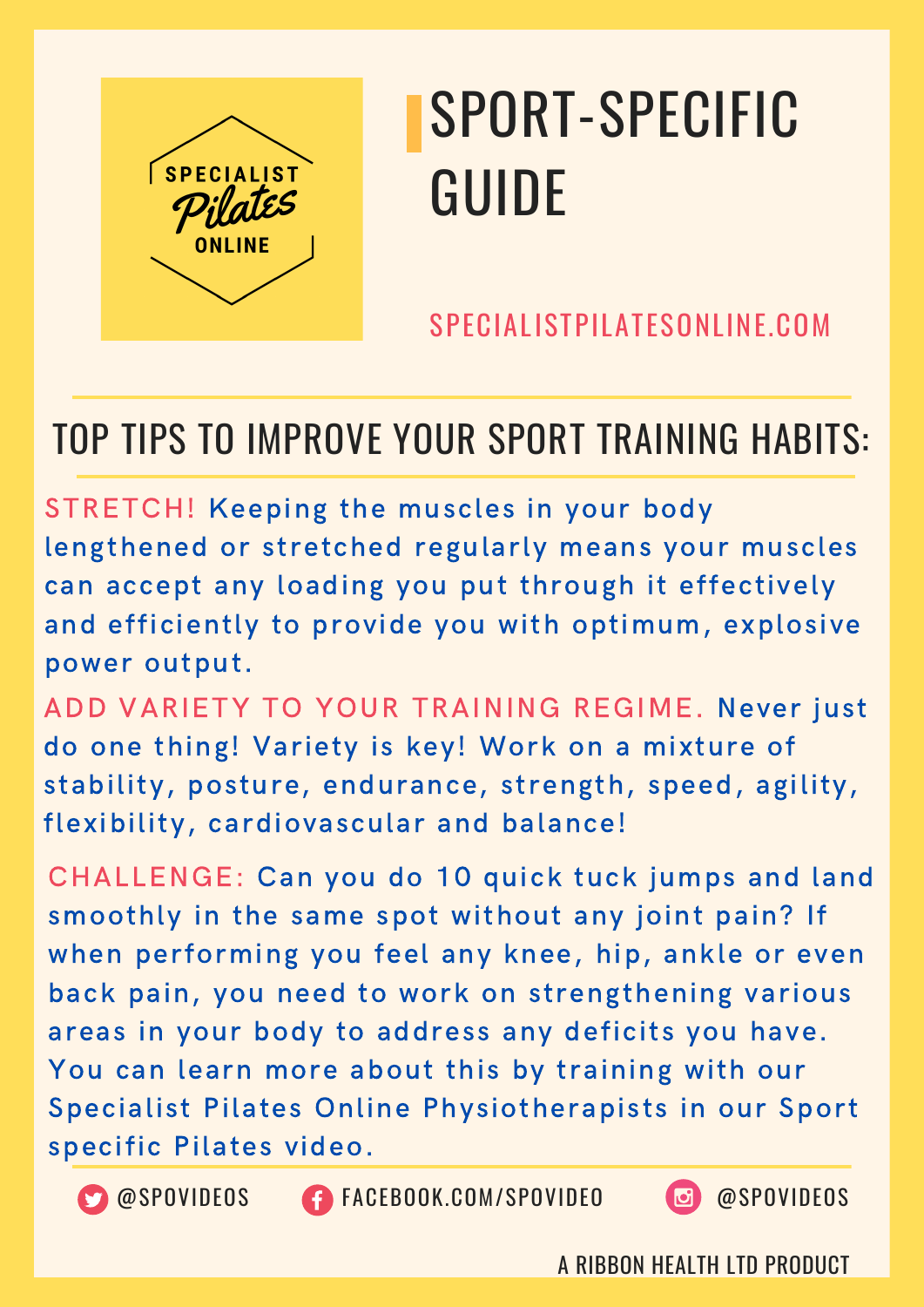

SPECIALISTPILATESONLINE.COM

#### COMMON SPORTING INJURIES AND WHY THEY CAN OCCUR

Muscle strains. This could be ankle, calf or hamstring strains for example. Muscle strains can happen due to:

- **.** Training overload
- Muscle weakness
- Lack of warm up and cool down exercises before and after sport
- Muscle tightness participation in contact sports where injury risk is higher
- Training in colder conditions



@SPOVIDEOS FACEBOOK.COM/SPOVIDEO @SPOVIDEOS

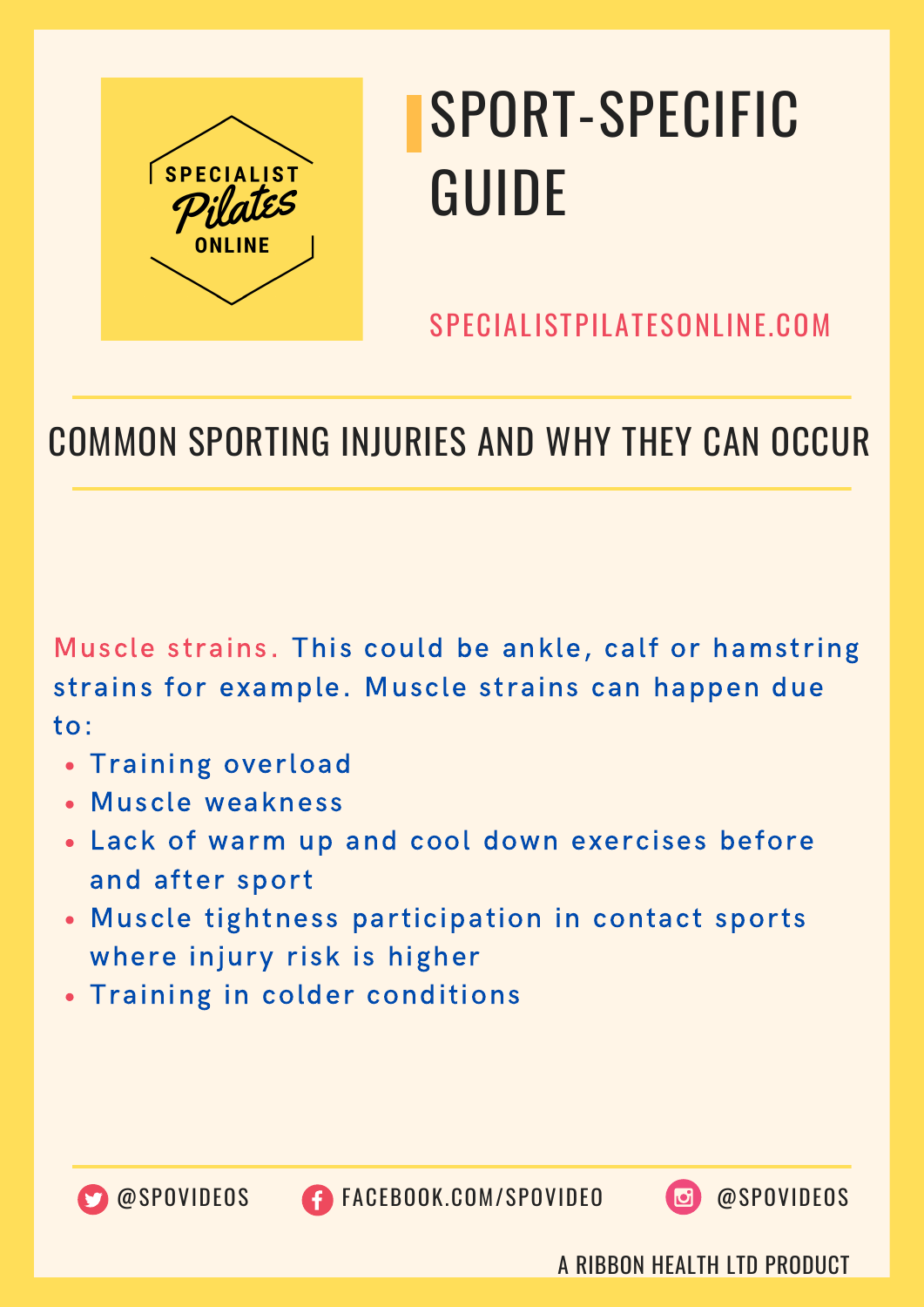

#### SPECIALISTPILATESONLINE.COM

LOW BACK PAIN. Back pain in sport can be due to:

- Repetitive twisting or stooping movements in your game
- Weak core muscles and overall body strength
- Weak pelvic floor muscles
- Limited flexibility in your joints
- Poor posture in everyday life. Sitting in bad postures in chairs at home or at work will significantly affect your sport performance. Just by sitting correctly in the day can mean you are engaging your core muscles more efficiently (which is like a work out in itself!)
- Poor balance and joint position error. The proprioceptors in your joints tell your brain where your body parts are in space. For example, if you have ever suffered with an ankle sprain but have not received Physiotherapy or late stage balance and multi-directional conditioning exercises such as rehabilitation, the joint has not been re-educated sufficiently to cope with speed and agility type loading which leaves a person susceptible and vulnerable to injury.
- . Previous back pain episodes. You are more likely to suffer back pain in sport if you have experienced back pain in the past on more than one occasion, especially if you did not rehabilitate yourself or you didn't seek a Physiotherapists advice for screening.

<sup>A</sup> RIBBON HEALTH LTD PRODUCT @SPOVIDEOS FACEBOOK.COM/SPOVIDEO @SPOVIDEOS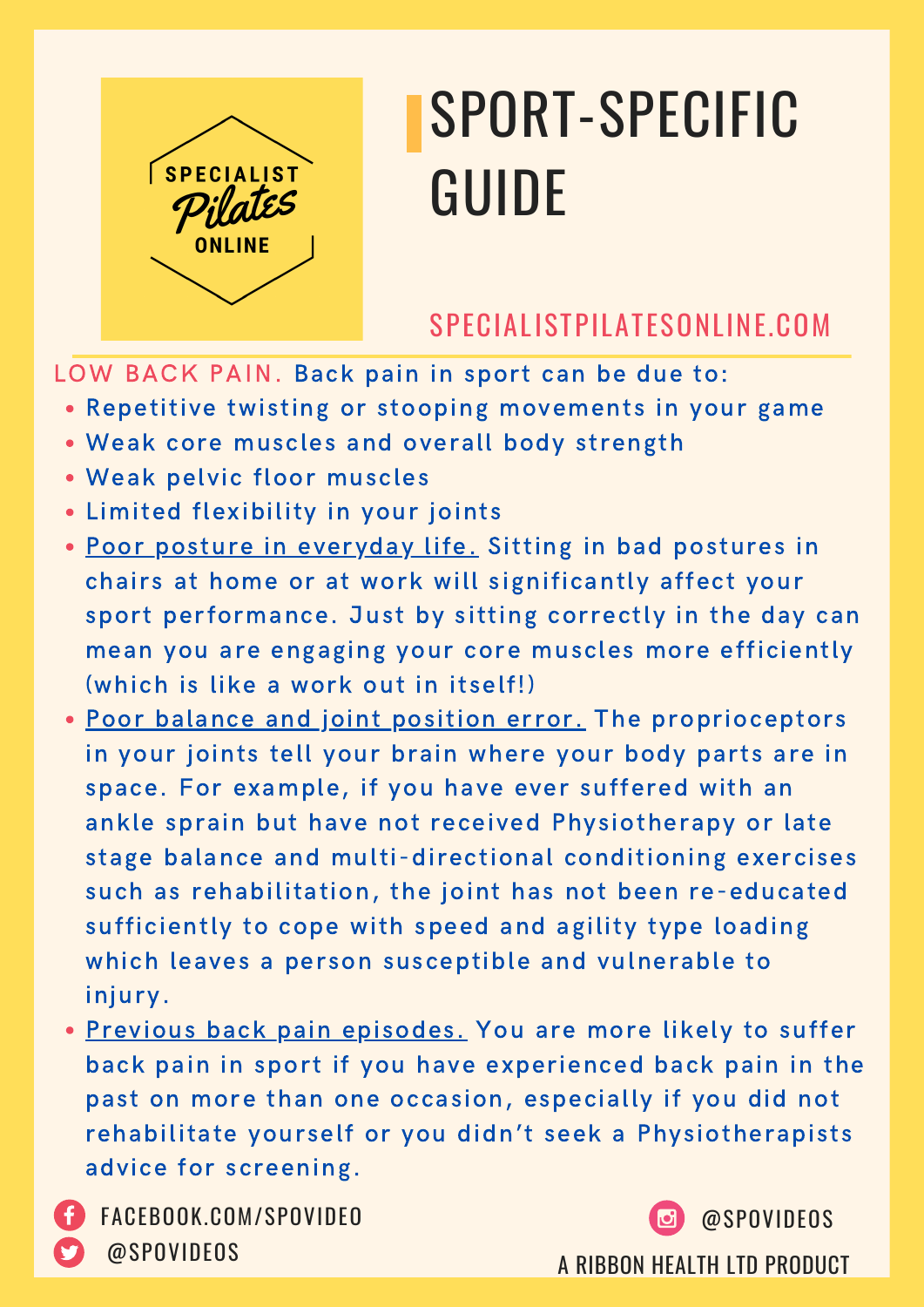

SPECIALISTPILATESONLINE.COM

#### COMMON SPORTING INJURIES AND WHY THEY CAN OCCUR

TRAINING OVERLOAD. This can lead to various tendon-related conditions known as 'Tendonopathy'.

For example:

- Tennis elbow (lateral epicondylitis)
- Achillies tendinopathy
- Golfers elbow (medial epicondylitis)
- Patella tendon pain (pain in the knee below the kneecap where it attaches to your shin bone)

LIGAMENT SPRAINS. Ligaments attach bone to bone and help to control excessive movement of the joint. When joints are stiff, this can leave a person prone to, or at risk of, a ligament sprain if regular exercises are not performed to maintain the health of joints in sport.





@SPOVIDEOS FACEBOOK.COM/SPOVIDEO @SPOVIDEOS

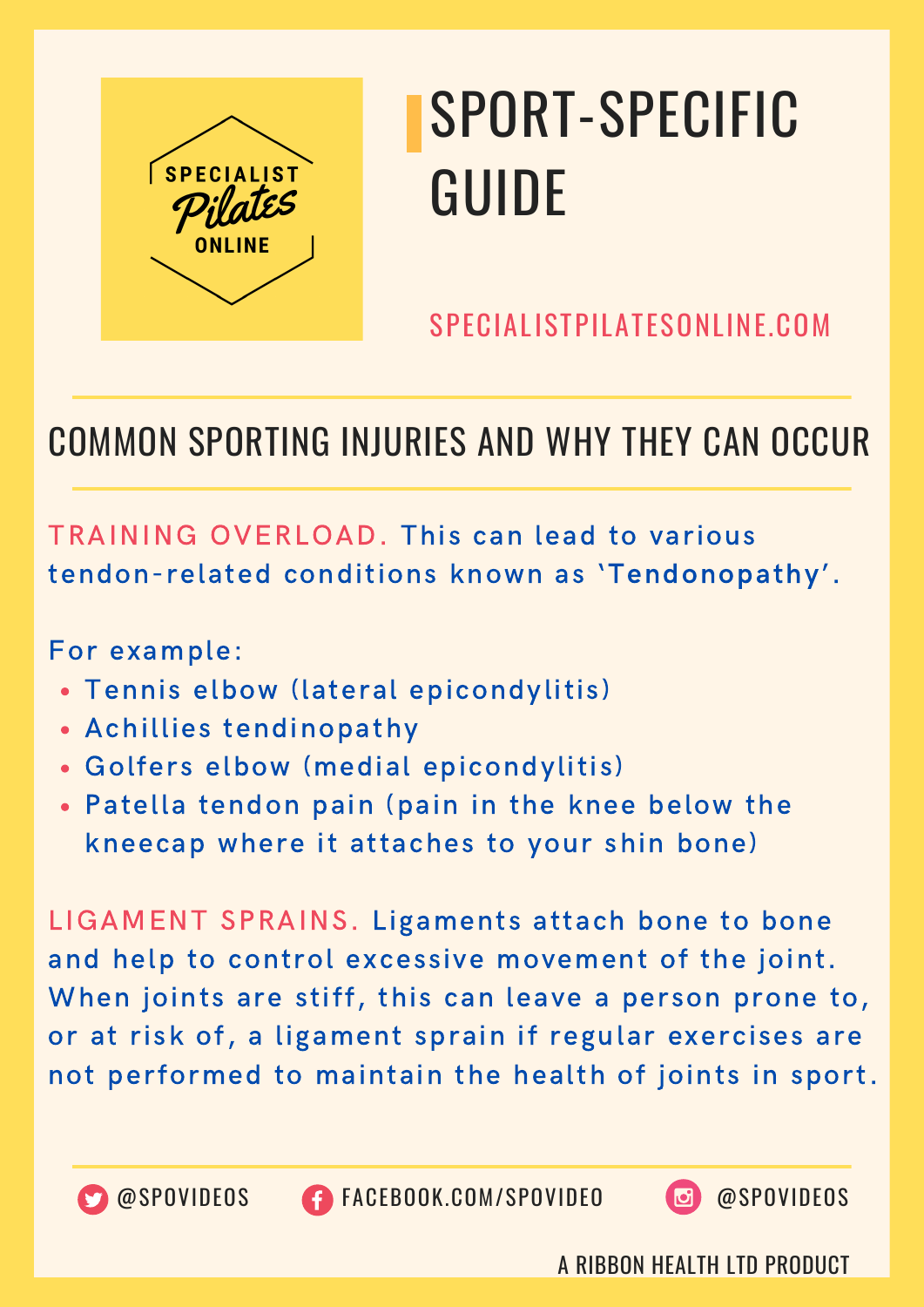

SPECIALISTPILATESONLINE.COM

#### COMMON QUESTIONS PHYSIOTHERAPISTS GET ASKED

My tendon pain is stopping me jumping and changing direction. Why is it taking so long to heal?

Tendon overload can affect the matrix of a tendon (its cellular structure) and cause inflammation which can take a long time to heal if the tendon is not rehabilitated correctly.

Our Specialist Pilates Online videos are designed to allow tendons to be gradually introduced to loading using the latest evidence-based approach from gradual to progressive loading and cover the following: a staged loading programme, slow resistance progressing to faster loading muscle strengthening (important for tendon recovery), eccentric control and slow loading, restoration of function, sport-specific retraining vital for tendon recovery and to retrain the brain.



@SPOVIDEOS FACEBOOK.COM/SPOVIDEO @SPOVIDEOS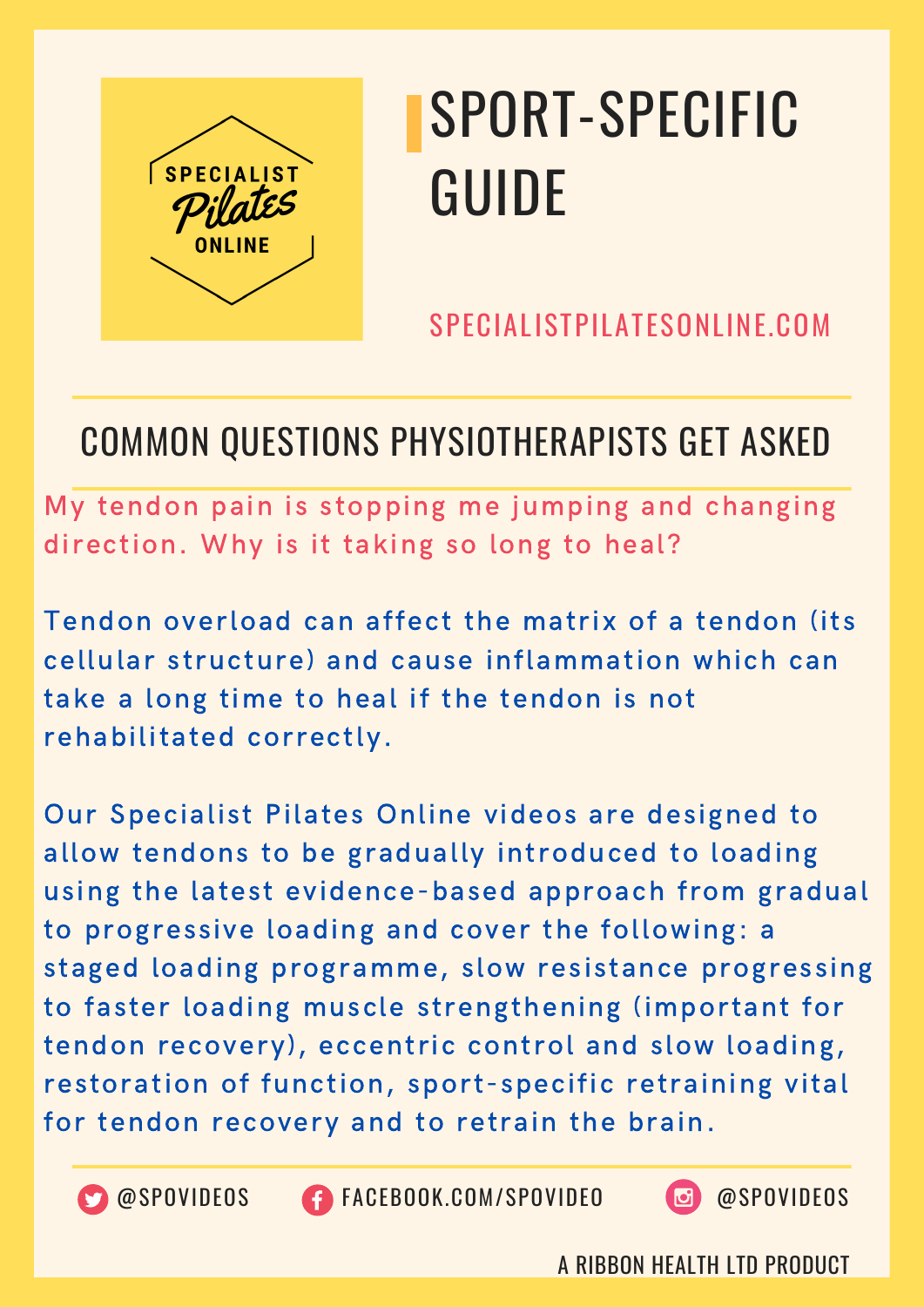

SPECIALISTPILATESONLINE.COM

I injured myself today. What can/ can't I do?

If you have injured yourself during a match or your favourite sport in the last 24 hours we recommend you do the following:

PROTECT: protect the injured area from undue stress or overload.

REST : this can help allow the body heal and recover within the first 24-48 hours

ICE : apply a cold pack of peas (wrapped in a tea towel to prevent ice burns) or use an ice pack covering the affected area for 5-10 minutes maximum.

(IMPORTANT: keep checking the skin area constantly for any presence of any ice burns and making sure skin integrity is intact). Repeat for the first 24 hours up to 3 x a day for pain relief.



**CO** @SPOVIDEOS **CONGESCITE CON/SPOVIDEO @SPOVIDEOS** 

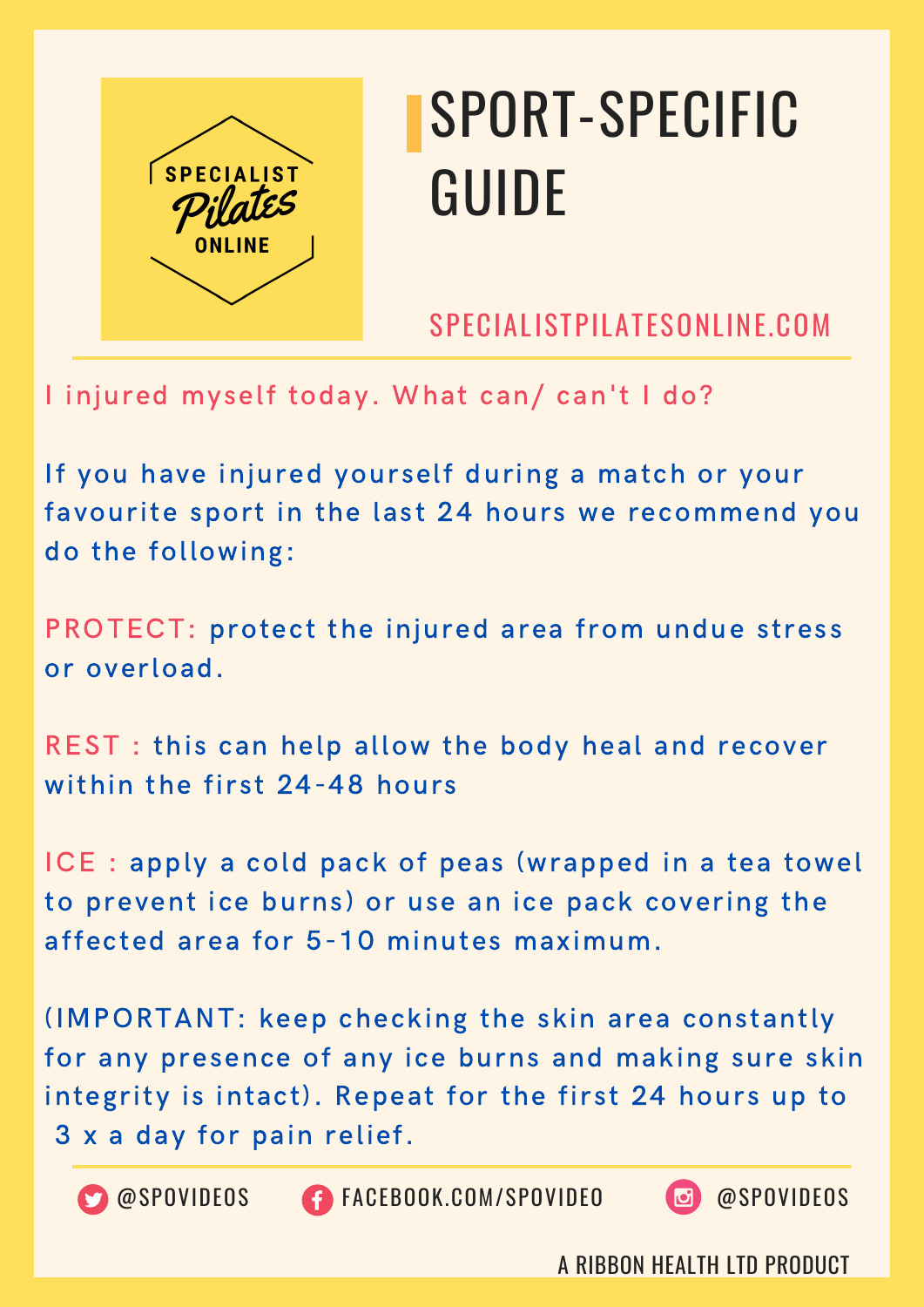

#### SPECIALISTPILATESONLINE.COM

COMPRESSION : If a joint is swelling (for example an ankle joint) you could wear a compression/ support temporarily for 24- 48 hours if needed. Try to remove this as quickly as possible to avoid muscles from becoming deconditioned. If joints continue to swell, it worsens and you are unable to bear weight or stand through the joint see a GP or Physiotherapist to have this assessed in case you have any missed or spontaneous fractures.

ELEVATE (the affected limb) : This helps to lower the blood pressure and helps limit bleeding and encourages drainage of fluid through the lymphatic system.



@SPOVIDEOS FACEBOOK.COM/SPOVIDEO @SPOVIDEOS

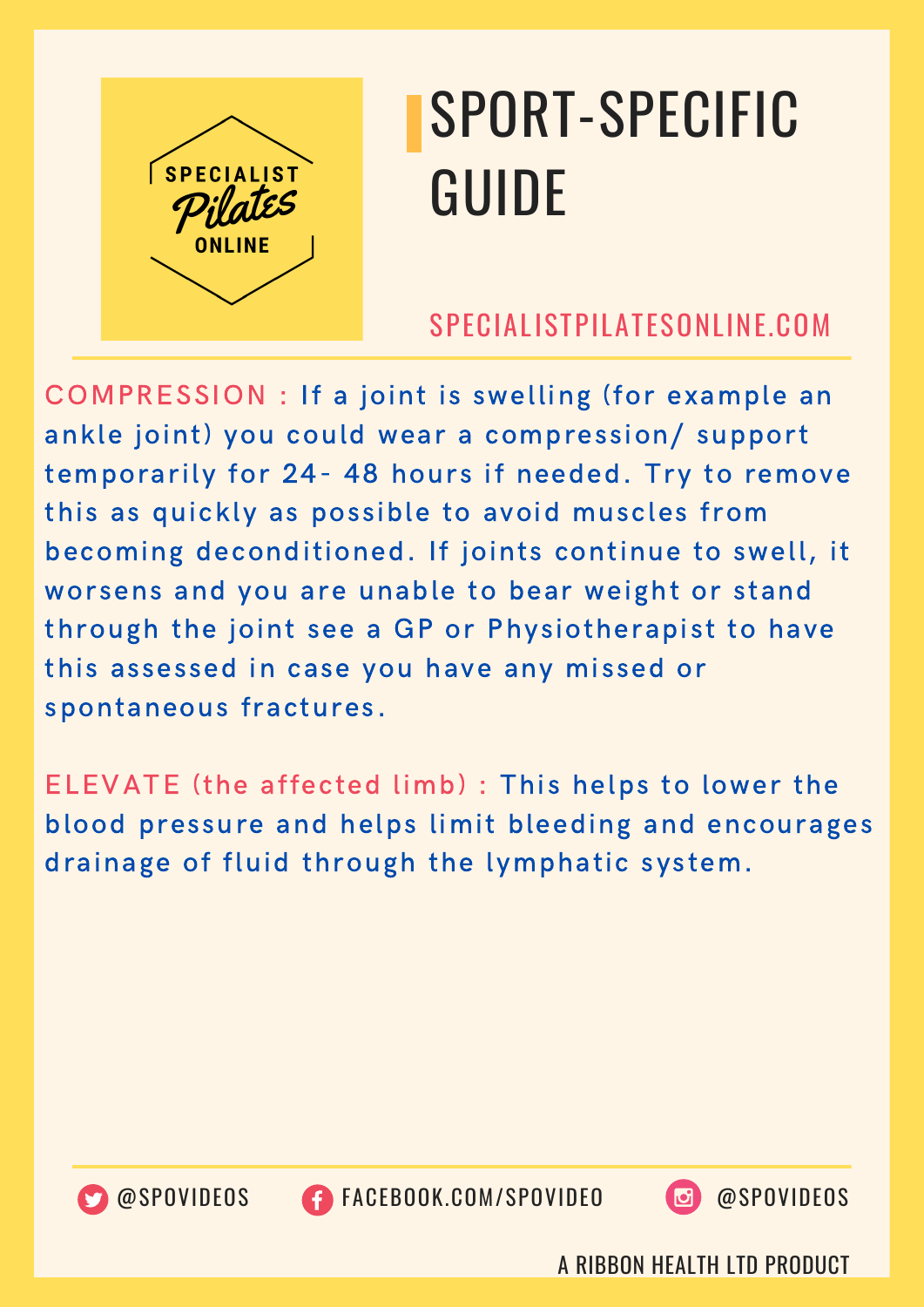

SPECIALISTPILATESONLINE.COM

I think I've fractured my ankle. What should I do?

Can you walk on the affected area and take more than 3 steps without excruciating pain? If so it's unlikely that you have fractured or broken your ankle.

If you are unsure, always seek medical attention. If things do not improve, it's always better to get the affected joint or problem investigated so it's easier to treat from a Physiotherapists perspective to avoid longer term pain.

As symptoms settle, try to resume normal activities as quickly as possible (as pain allows) to prevent longer term loss of muscles strength and flexibility. Our Specialist Pilates Online videos can guide you through. If you have recently injured yourself during your sport, start with the beginner level exercises. If you feel OK and no aggravation of symptoms occurs, work your tolerance back to higher level intermediate and then advanced level exercises, rather than just jumping straight back to everything you did before you were injured.



FACEBOOK.COM/SPOVIDEO @SPOVIDEOS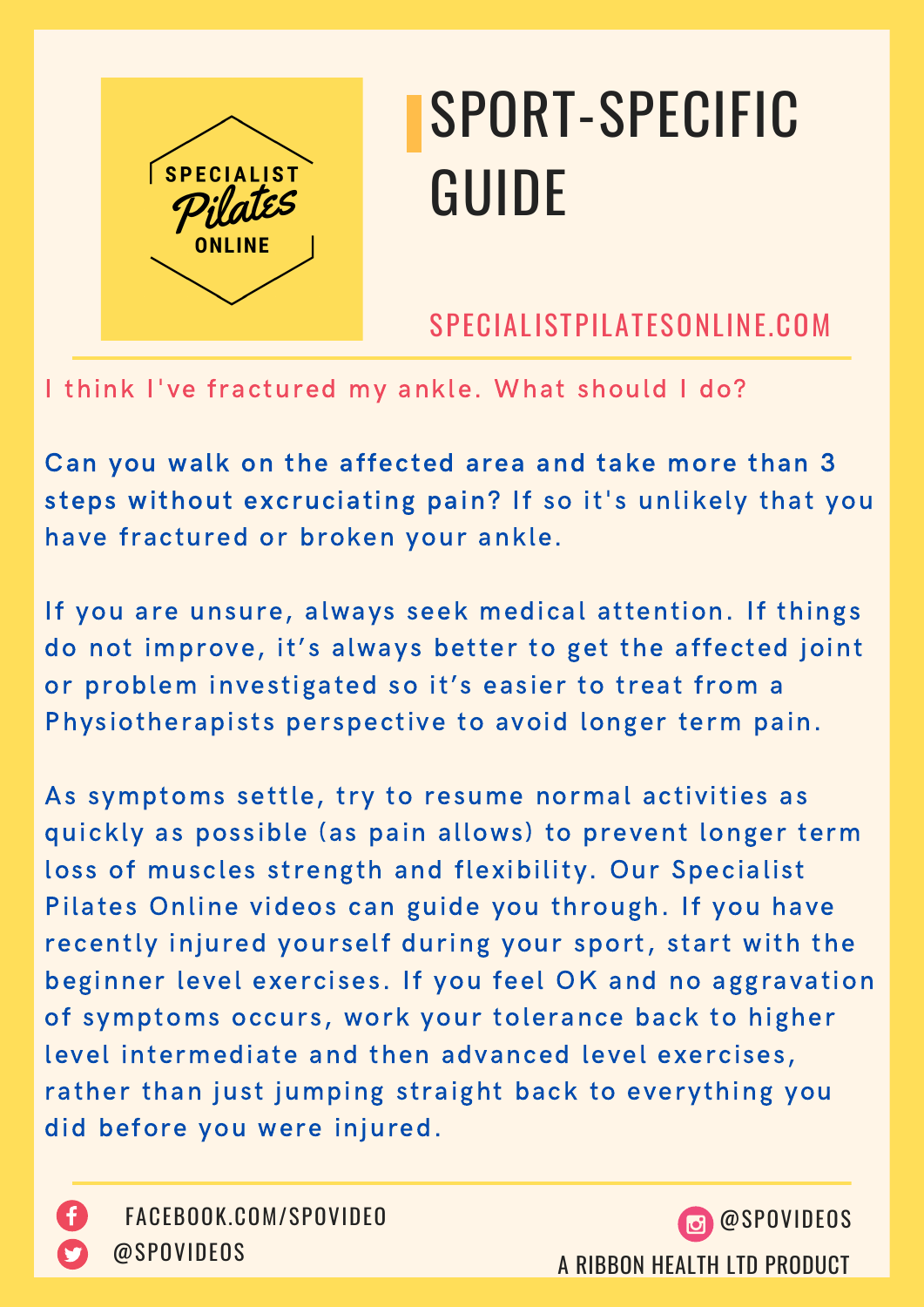

SPECIALISTPILATESONLINE.COM

#### SPORT SPECIFIC INJURIES WHICH CAN AFFECT YOUR SPORT

Our Specialist Pilates Online Physiotherapists have carefully designed our Sport specific Pilates section to address some of the most commonly seen injuries presenting to Physiotherapists within various sports.

If you have suffered in the past with constant niggles or you have recurring injuries mid match or during your sporting season, our programmes can benefit you! Our video's address all the areas needed to play any sport and we are constantly adding to our material to keep you challenged! We cover the following areas:

> Balance Co-ordination Flexibility Muscle strength Posture

Breathing control Lumbopelvic control Pelvic floor retraining Warm up and cool down Agility

@SPOVIDEOS fACEBOOK.COM/SPOVIDEO @SPOVIDEOS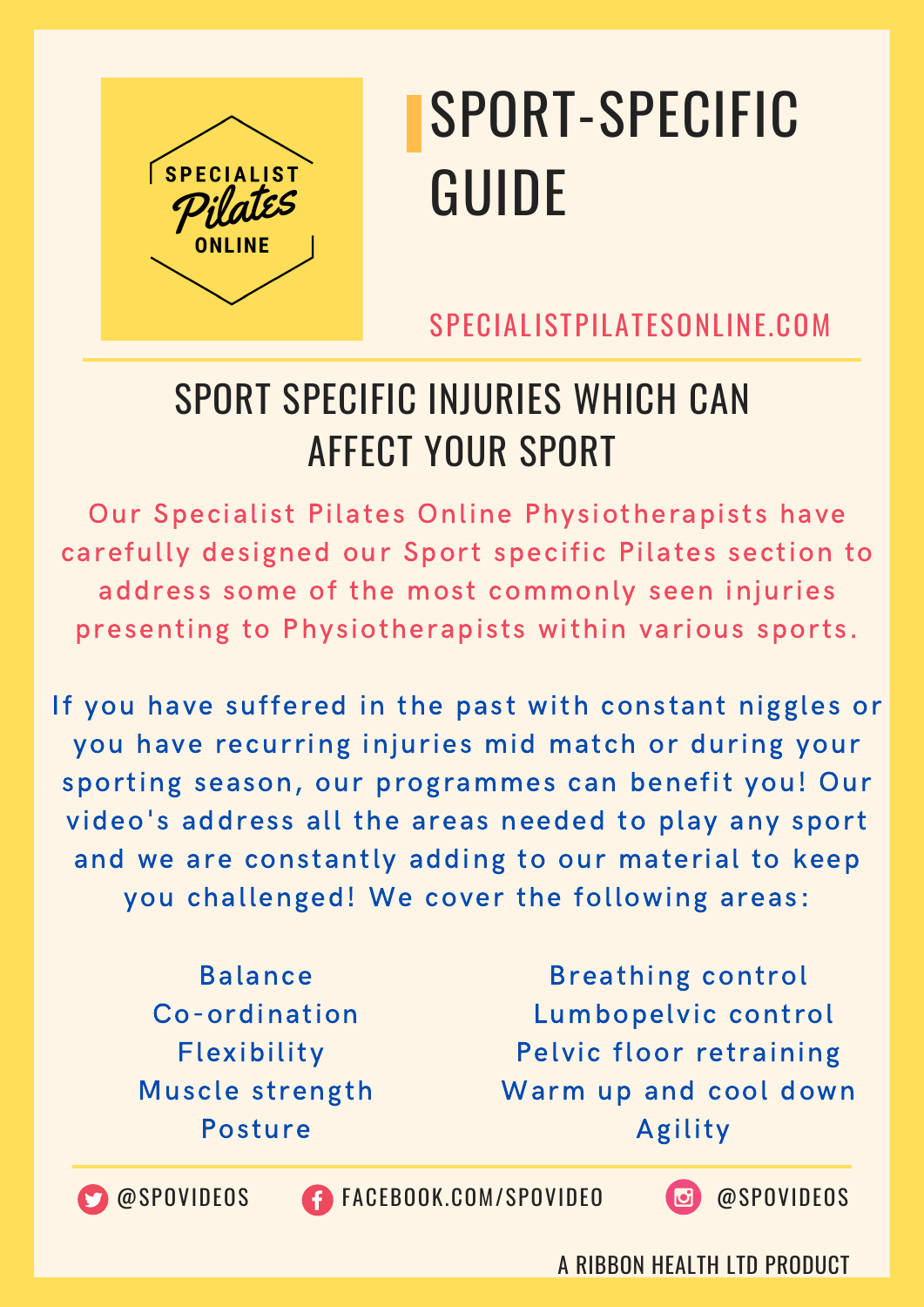

SPECIALISTPILATESONLINE.COM

#### SPORT SPECIFIC INJURIES WHICH CAN AFFECT YOUR SPORT

HOCKEY. In hockey players, common areas of tightness, weakness or pain are the thoracic region (upper to mid back), big toe joints (metatarsophalangeal), discogenic and low back pain, knee and patella tendon pain. Hockey is a multi-directional sport putting lots of stresses through the body requiring great control through one leg whilst rotating to hit the ball.

RUNNING. In runner's, common problems that can interrupt training programmes include: runner's knee (patella tendinopathy), hamstring tightness, iliotibial band (ITB) syndrome, ankle sprains.

DANCE. Common symptoms and problems reported by dancers: Ankle sprains, hypermobility within joints leading to pain, hip bursitis, hip pain (such as femoroacetabular impingement), low back pain.



@SPOVIDEOS FACEBOOK.COM/SPOVIDEO @SPOVIDEOS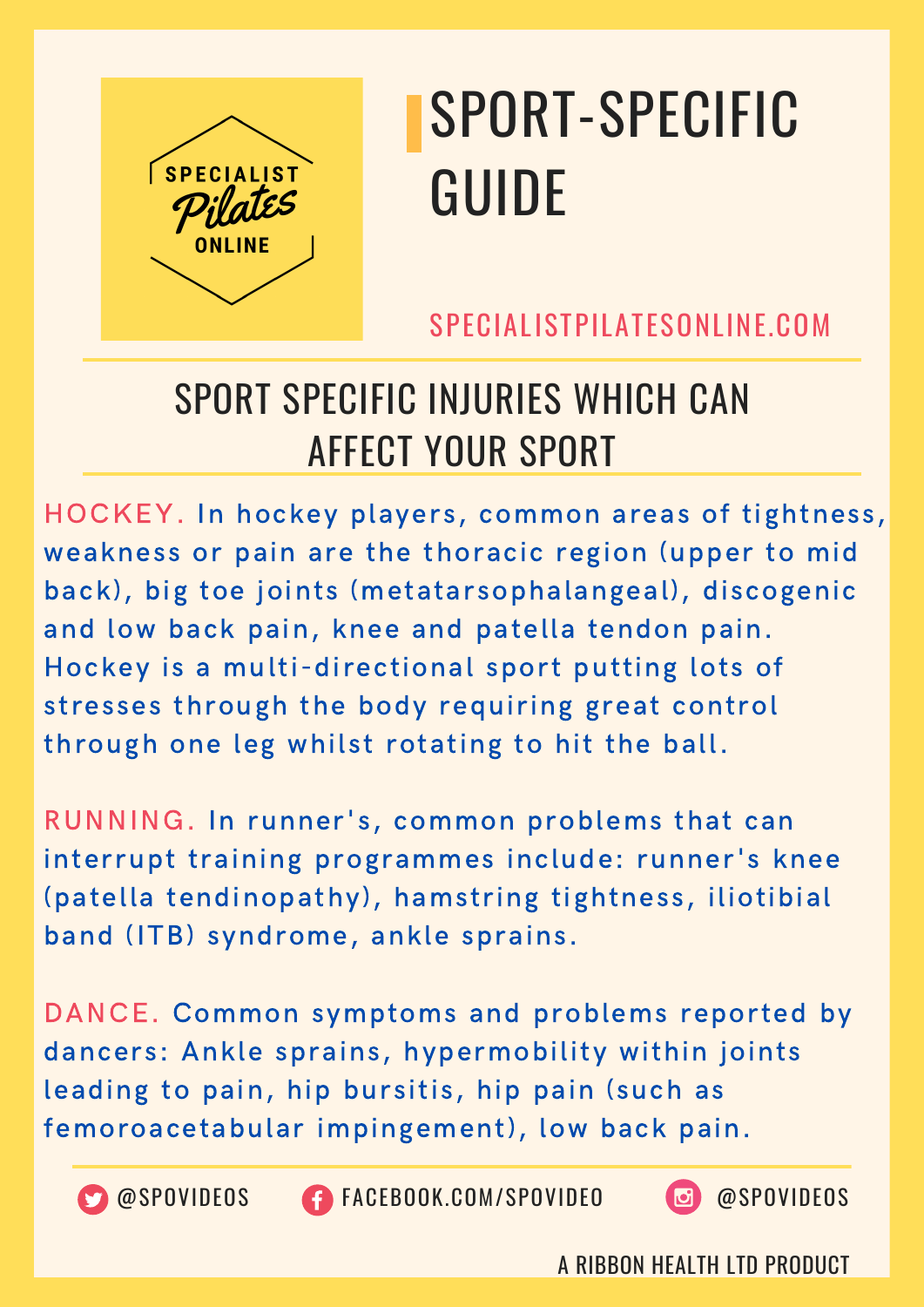

SPECIALISTPILATESONLINE.COM

#### SPORT SPECIFIC INJURIES WHICH CAN AFFECT YOUR SPORT

SWIMMING. In swimmer's, common problems that can interrupt training programmes include shoulder impingement.

GOLF. In golfers, common injuries include: Achilles problems, thoracic (mid back), stiffness, back pain, knee and hip pain, golfers elbow (medial epicondylitis).

ROWING. Rowers commonly suffer with knee and back pain due to the sitting and forward flexed positions that rowers are required to sustain for a prolonged period of time.



@SPOVIDEOS FACEBOOK.COM/SPOVIDEO @SPOVIDEOS

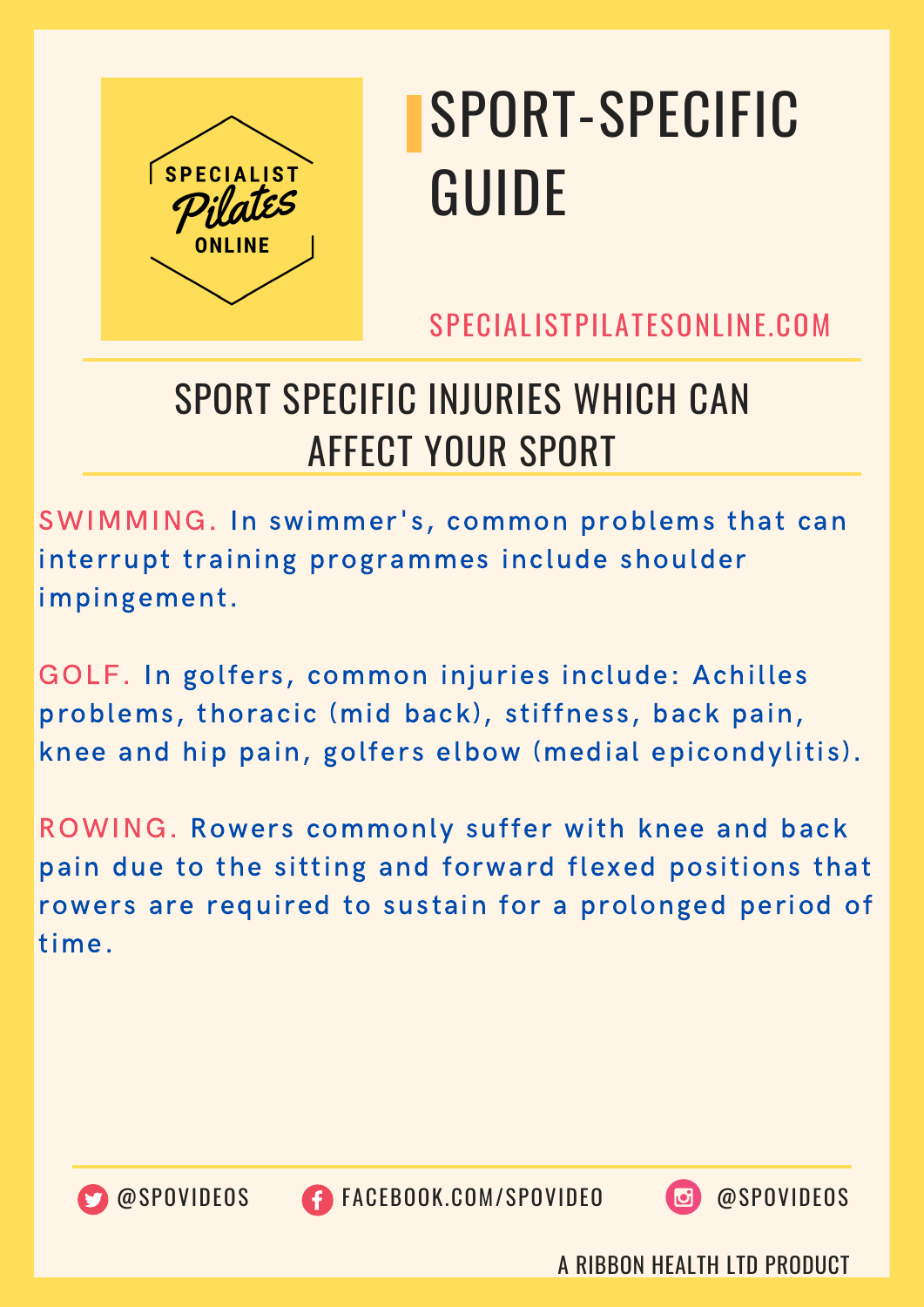

SPECIALISTPILATESONLINE.COM

#### SPORT SPECIFIC INJURIES WHICH CAN AFFECT YOUR SPORT

CYCLISTS. Quad tightness, poor upper back posture (hyper kyphosis), neck pain, hip impingement, hip flexor tightness, lower back pain.

HORSE RIDERS. Hip impingements, low back pain, sacroiliac joint pain, neck pain, buttock tightness, adductor strains, forearm tension.

TENNIS PLAYERS. Shoulder impingement, rotator cuff injuries (muscles affecting the shoulder), subacromial bursitis, De Quervain's, Tennis elbow (Lateral epicondylitis).



@SPOVIDEOS FACEBOOK.COM/SPOVIDEO @SPOVIDEOS